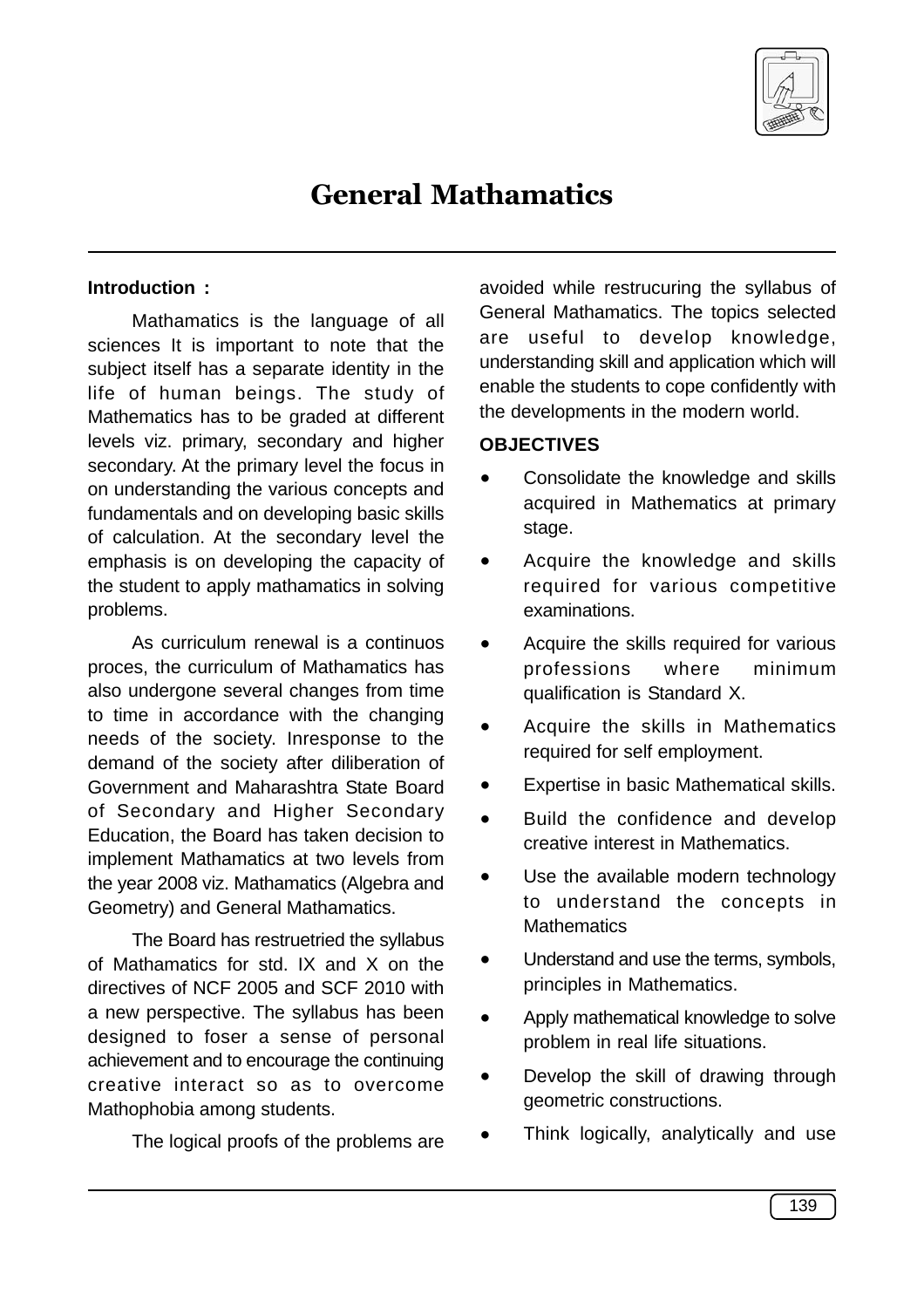

different techniques for problem solving.

# **Std. IX Part-I**

# **Unit (I) - Arithmetic**

- **1. Indices -**
	- Introduction
	- Laws of indices
	- Square and square root
	- Cube and cube root
- **2. Ratio and Proportion -**
	- Introduction: Ratio
	- Properties of ratios
	- Theorems on equal ratios
	- **Proportion**

# **Unit(II) - Commercial mathematics**

## **3. Profit and Loss -**

- Introduction to profit and loss.
- Percentage Profit
- Percentage Loss
- **4. Interest, Banking and Currency -**
	- Simple interest
	- Compound interest
	- Growth and decay
	- Banking and Currency exchange

# **Unit (III) - Algebra**

### **5. Algebraic expression**

- **Identities**
- algebraic expression
- Operations on algebraic expressions
- Polynomials, Factors of quadratic polynomial

# **6. Linear equations in one variable**

**Introduction** 

- Solutions of the equations
- Word Problems

# **Part-II**

## **Unit (IV) - Geometry**

## **1. Lines, Angles and Plane -**

- Axioms
- Parallel lines, perpendicular lines, Coplanar lines, Transversal
- Properties of parallel lines
- Angle, Types of angles
- Pair of angles

# **2. Triangles -**

- Types of triangles
- Medians, altitudes, angle bisectors, Perpendicular bisectors of sides of triangles
- Congurence of triangles
- Properties of triangles

# **3. Quadrilaterals**

- Types of quadrilaterals
- Properties of particular quadrilateral

### **Unit (V) - Construction**

### **4. Geometric Constructions**

- Basic constructions
- Construction of triangle
- Construction of quadrilateral
- Constructions to the design related

# **Unit (VI) - Mensuration**

### **5. Measurement and Area**

- Measurement of the length, weight and capacity
- Perimeter and Areas
- Area of circle and circumference

# **Unit (VII)th - Statistics**

# **6. Statistics**

- Collection of data
- Types of data
- Classification of data
- Representation of data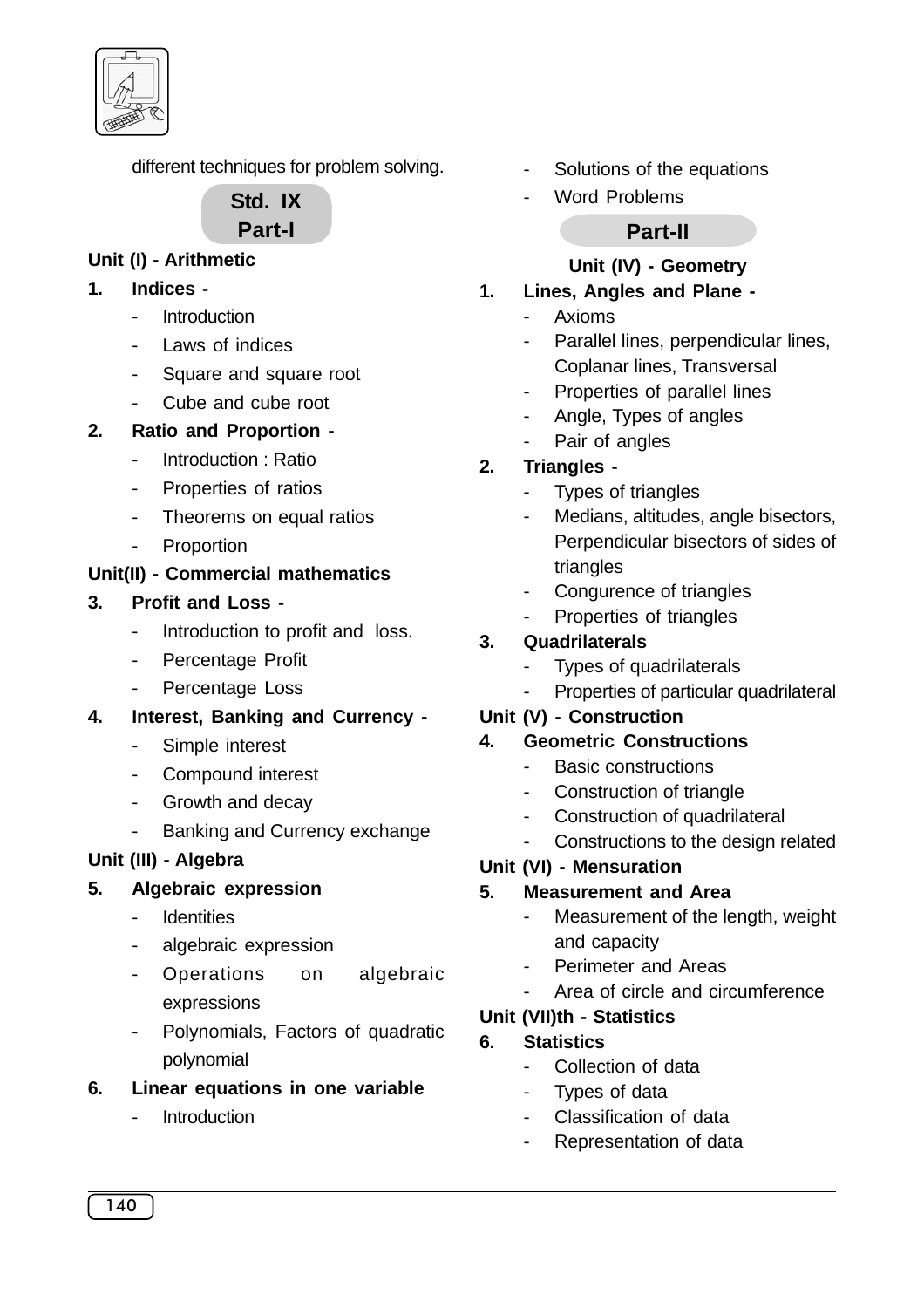

Measures of central Tendency for ungrouped data

**Std. X**

# **Part-I**

## **Unit I - Arithmetic**

- **1 Variation -**
	- **Introduction**
	- Types of variation
	- Time, work and speed

#### **2 Sequences -**

- Introduction
- Patterns of numbers
- Progressions
- Arithmetic Progressions

#### **Unit II - Commercial Mathematics**

- **3 Modern marketing techniques -**
	- Discount
	- Rebate
	- **Commission**
	- **Brokerage**
	- **Instalments**
- **4 Taxes and Investments** 
	- a. Introduction
	- b. Sales tax
	- c. VAT
	- d. Income Tax
	- e. Investments
	- i. Bank investment
	- ii. Post investment
	- iii. Life insurance
	- iv. Shares and Mutual funds

### **Unit III - Algebra**

### **5 Linear equations in two variables**

- Introduction
- Solution of equations in two variables
- Methods of solving linear equations in two variables

## **6 Quadratic equations -**

- Introduction
- Solution of quadratic equations
- Methods of solving quadratic equations

#### **Part-II**

#### **Unit IV - Geometry**

### **1. Similarity**

- **Introduction**
- Test of similarity
- Properties of similar triangles
- Basic proportionality theorem
- Similarity in right angled triangle. Pythagoras theorem statement
- Pythagorian Triplets
- Application of Pythagoras theorem
- Appolloneous theorem

### **2. Circle -**

- Introduction
- Terms related to circle
- Properties of chords
- Properties of tangents
- Arc of circle

### **3. Trigonometry**

- Basic concepts in Trigonometry
- Problems related to height and